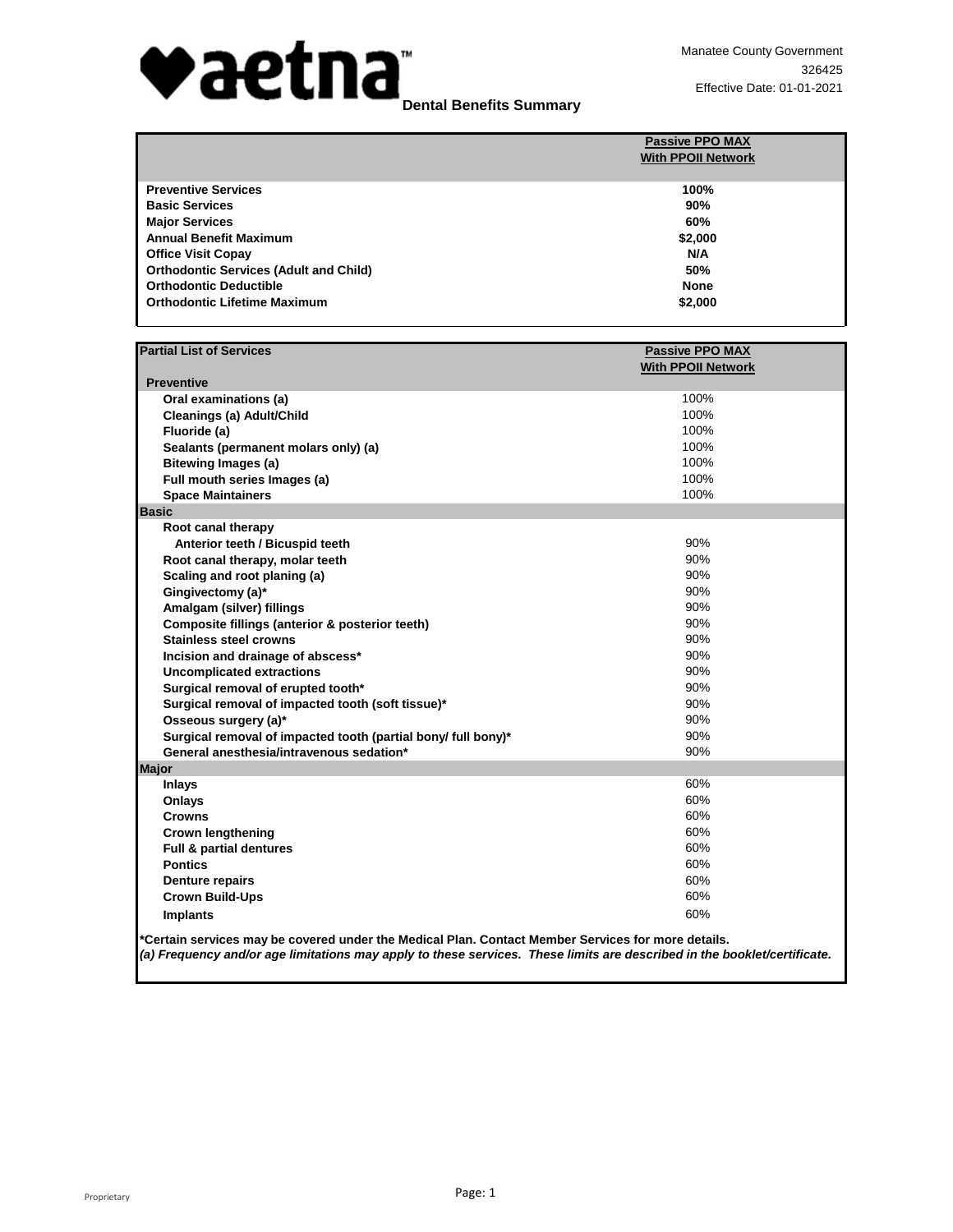

## **Other Important Information**

This Aetna Dental® Preferred Provider Organization (PPO) MAX benefits summary is provided by Aetna Life Insurance Company for some of the more frequently performed dental procedures. Under the Dental Preferred Provider Organization (PPO) MAX plan, you may choose at the time of service either a PPO participating dentist or any nonparticipating dentist. With the PPO MAX plan, savings are possible because the participating dentists have agreed to provide care for covered services at negotiated rates. Non-Participating coverage is limited to a maximum allowable charge (MAX) of the plan's payment, which is based on the contracted maximum fee for participating providers in the particular geographic area.

## **Emergency Dental Care**

If you need emergency dental care for the palliative treatment (pain relieving, stabilizing) of a dental emergency, you are covered 24 hours a day, 7 days a week.

When emergency services are provided by a participating PPO dentist, your co-payment/coinsurance amount will be based on a negotiated fee schedule. When emergency services are provided by a non-participating dentist, you will be responsible for the difference between the plan payment and the dentist's usual charge. Refer to your plan documents for details. Subject to state requirements. Out-of-area emergency dental care may be reviewed by our dental consultants to verify appropriateness of treatment.

## **Partial List of Exclusions and Limitations\* - Coverage is not provided for the following:**

1. Services or supplies that are covered in whole or in part:

- (a) under any other part of this Dental Care Plan; or
- (b) under any other plan of group benefits provided by or through your employer.
- 2. Services and supplies to diagnose or treat a disease or injury that is not:
	- (a) a non-occupational disease; or
	- (b) a non-occupational injury.

3. Services not listed in the Dental Care Schedule that applies, unless otherwise specified in the Booklet-Certificate.

4. Those for replacement of a lost, missing or stolen appliance, and those for replacement of appliances that have been damaged due to abuse, misuse or neglect.

5. Those for plastic, reconstructive or cosmetic surgery, or other dental services or supplies, that are primarily intended to improve, alter or enhance appearance. This applies whether or not the services and supplies are for psychological or emotional reasons. Facings on molar crowns and pontics will always be considered cosmetic.

6. Those for or in connection with services, procedures, drugs or other supplies that are determined by Aetna to be experimental or still under clinical investigation by health professionals.

7. Those for dentures, crowns, inlays, onlays, bridgework, or other appliances or services used for the purpose of splinting, to alter vertical dimension, to restore occlusion, or to correct attrition, abrasion or erosion.

8. Those for any of the following services (Does not apply to the DMO plan in TX):

(a) an appliance or modification of one if an impression for it was made before the person became a covered person; (b) a crown, bridge, or cast or processed restoration if a tooth was prepared for it before the person became a covered person; or

(c) root canal therapy if the pulp chamber for it was opened before the person became a covered person.

9. Services that Aetna defines as not necessary for the diagnosis, care or treatment of the condition involved. This applies even if they are prescribed, recommended or approved by the attending physician or dentist.

10. Those for services intended for treatment of any jaw joint disorder, unless otherwise specified in the Booklet-Certificate.

11. Those for space maintainers, except when needed to preserve space resulting from the premature loss of deciduous teeth.

12. Those for orthodontic treatment, unless otherwise specified in the Booklet-Certificate.

13. Those for general anesthesia and intravenous sedation, unless specifically covered. For plans that cover these services, they will not be eligible for benefits unless done in conjunction with another necessary covered service.

14. Those for treatment by other than a dentist, except that scaling or cleaning of teeth and topical application of fluoride may be done by a licensed dental hygienist. In this case, the treatment must be given under the supervision and guidance of a dentist.

15. Those in connection with a service given to a person age 5 or older if that person becomes a covered person other than:

(a) during the first 31 days the person is eligible for this coverage, or

(b) as prescribed for any period of open enrollment agreed to by the employer and Aetna. This does not apply to charges incurred:

(i) as a result of accidental injuries sustained while the person was a covered person; or

(ii) for a primary care service in the Dental Care Schedule that applies as shown under the headings Visits and Exams, and X-rays and Pathology.

16. Services given by a nonparticipating dental provider to the extent that the charges exceed the amount payable for the services shown in the Dental Care Schedule that applies.

17. Those for a crown, cast or processed restoration unless: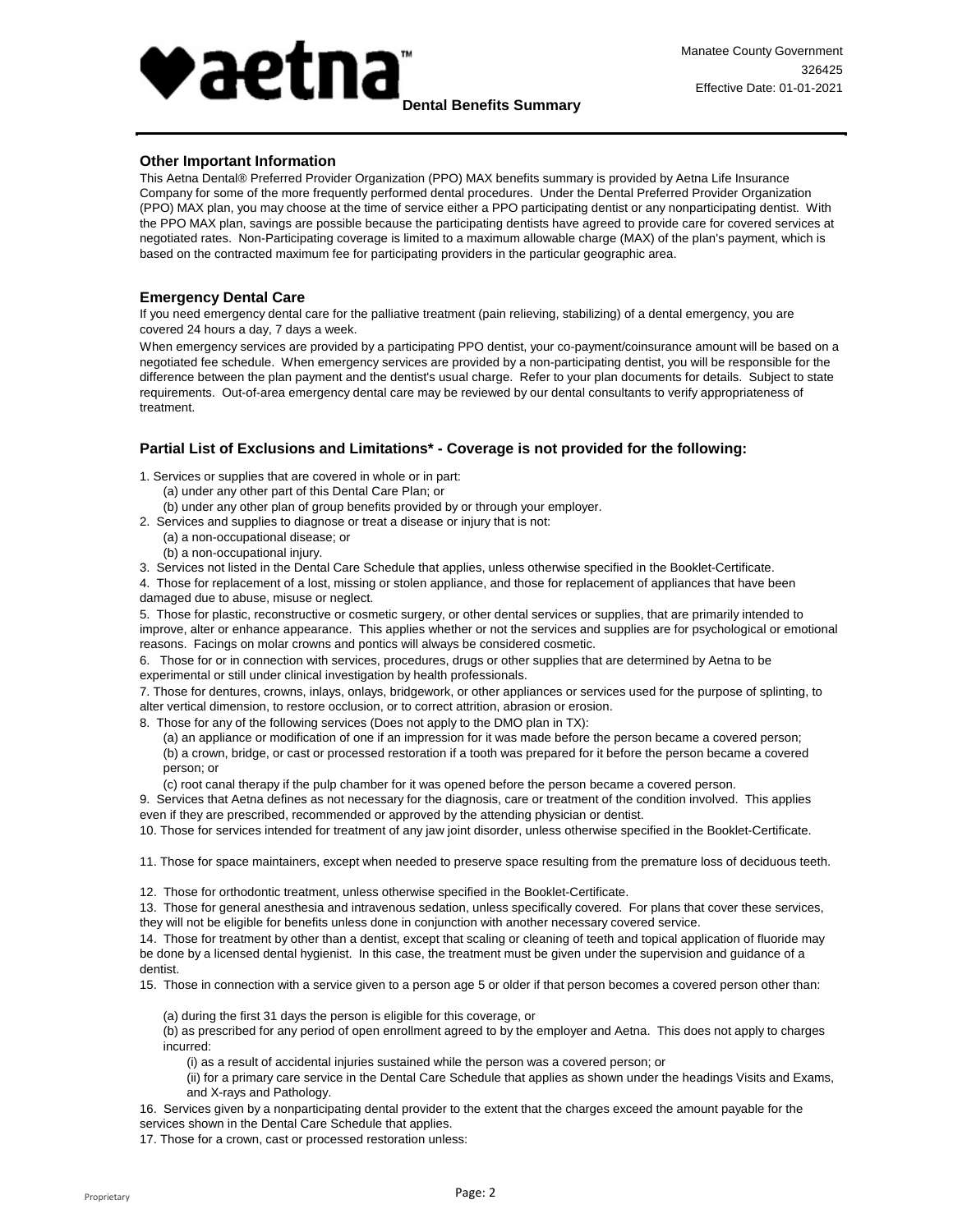

 (a) it is treatment for decay or traumatic injury, and teeth cannot be restored with a filling material; or

(b) the tooth is an abutment to a covered partial denture or fixed bridge.

18. Those for pontics, crowns, cast or processed restorations made with high-noble metals, unless otherwise specified in the Booklet-Certificate.

19. Those for surgical removal of impacted wisdom teeth only for orthodontic reasons, unless otherwise specified in the Booklet-Certificate.

20. Services needed solely in connection with non-covered services.

21. Services done where there is no evidence of pathology, dysfunction or disease other than covered preventive services.

Any exclusion above will not apply to the extent that coverage of the charges is required under any law that applies to the coverage.

\*This is a partial list of exclusions and limitations, others may apply. Please check your plan booklet for details.

## **Your Dental Care Plan Coverage Is Subject to the Following Rules:**

#### Replacement Rule

The replacement of; addition to; or modification of: existing dentures; crowns; casts or processed restorations; removable denture; fixed bridgework; or other prosthetic services is covered only if one of the following terms is met:

The replacement or addition of teeth is required to replace one or more teeth extracted after the existing denture or bridgework was installed. This coverage must have been in force for the covered person when the extraction took place.

The existing denture, crown; cast or processed restoration, removable denture, bridgework, or other prosthetic service cannot be made serviceable, and was installed at least 5 years before its replacement.

The existing denture is an immediate temporary one to replace one or more natural teeth extracted while the person is covered, and cannot be made permanent, and replacement by a permanent denture is required. The replacement must take place within 12 months from the date of initial installation of the immediate temporary denture.

The extraction of a third molar does not qualify. Any such appliance or fixed bridge must include the replacement of an extracted tooth or teeth.

### Tooth Missing But Not Replaced Rule

Coverage for the first installation of removable dentures; fixed bridgework and other prosthetic services is subject to the requirements that such removable dentures; fixed bridgework and other prosthetic services are (i) needed to replace one or more natural teeth that were removed while this policy was in force for the covered person; and (ii) are not abutments to a partial denture; removable bridge; or fixed bridge installed during the prior 5 years.

Alternate Treatment Rule: If more than one service can be used to treat a covered person's dental condition, Aetna may decide to authorize coverage only for a less costly covered service provided that all of the following terms are met:

- (a) the service must be listed on the Dental Care Schedule;
- (b) the service selected must be deemed by the dental profession to be an appropriate method of treatment; and
- (c) the service selected must meet broadly accepted national standards of dental practice.

If treatment is being given by a participating dental provider and the covered person asks for a more costly covered service than that for which coverage is approved, the specific copayment for such service will consist of:

- (a) the copayment for the approved less costly service; plus
- (b) the difference in cost between the approved less costly service and the more costly covered service.

## **Finding Participating Providers**

Consult Aetna Dentals online provider search for the most current provider listings. Participating providers are independent contractors in private practice and are neither employees nor agents of Aetna Dental or its affiliates. The availability of any particular provider cannot be guaranteed, and provider network composition is subject to change without notice. For the most current information, please contact the selected provider or Aetna Member Services at the toll-free number on your online ID card, or use our Internet-based provider search available at www.aetna.com.

Specific products may not be available on both a self-funded and insured basis. The information in this document is subject to change without notice. In case of a conflict between your plan documents and this information, the plan documents will govern.

In the event of a problem with coverage, members should contact Member Services at the toll-free number on their online ID cards for information on how to utilize the grievance procedure when appropriate.

All member care and related decisions are the sole responsibility of participating providers. Aetna Dental does not provide health care services and, therefore, cannot guarantee any results or outcomes.

Dental plans are provided or administered by Aetna Life Insurance Company, Aetna Dental Inc., Aetna Dental of California Inc. and/or Aetna Health Inc.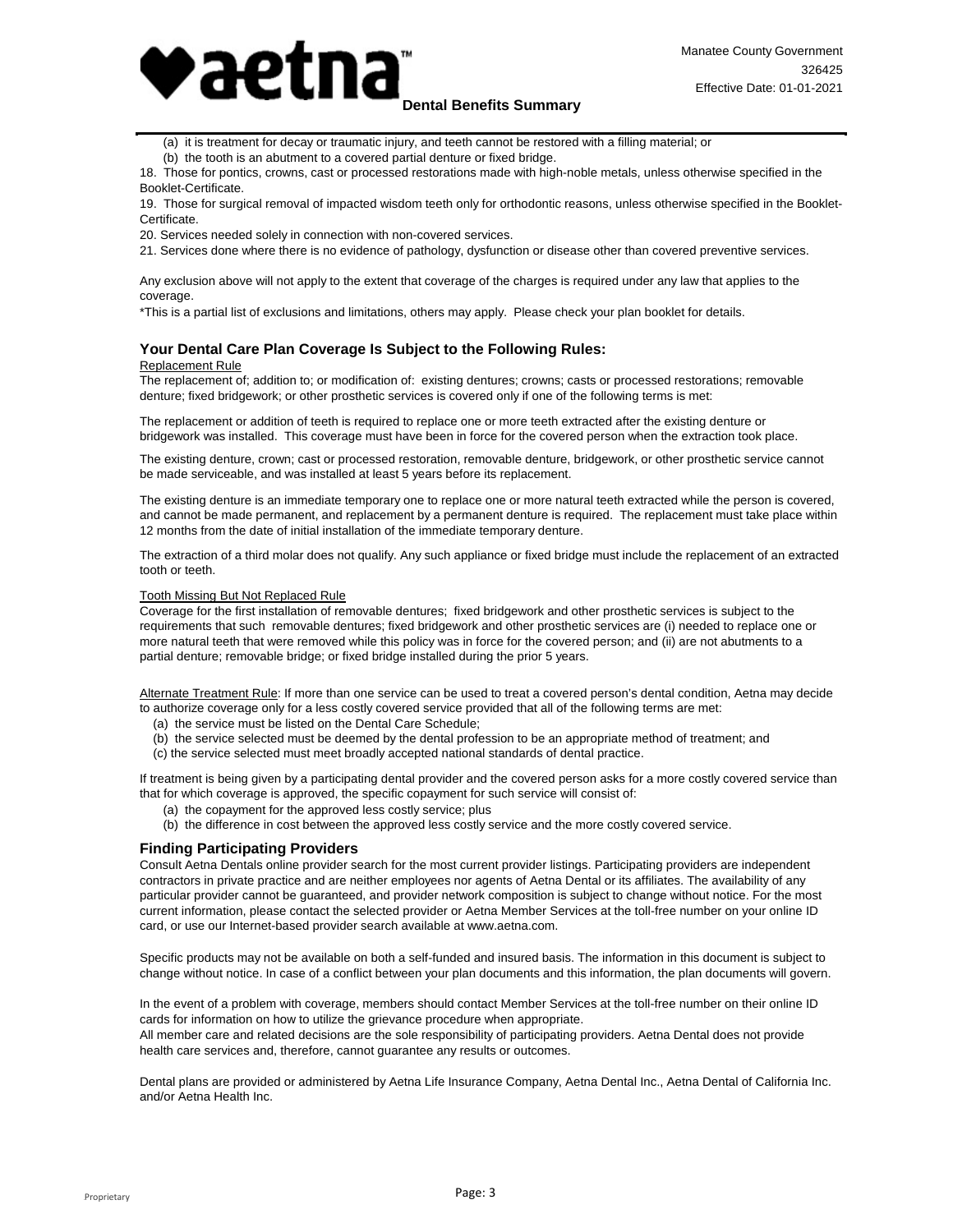

# **Dental Benefits Summary**

 Telehealth Services: The plan will reimburse the treating or consulting provider for the diagnosis, consultation, or treatment of an enrollee via telehealth on the same basis and to the same extent that the plan would reimburse the same covered in-person service.

In Texas, the Dental Preferred Provider Organization (PPO) is known as the Participating Dental Network (PDN), and is administered by Aetna Life Insurance Company.

This material is for informational purposes only and is neither an offer of coverage nor dental advice. It contains only a partial, general description of plan or program benefits and does not constitute a contract. The availability of a plan or program may vary by geographic service area. Certain dental plans are available only for groups of a certain size in accordance with underwriting guidelines. Some benefits are subject to limitations or exclusions. Consult the plan documents (Schedule of Benefits, Certificate/Evidence of Coverage, Booklet, Booklet-Certificate, Group Agreement, Group Policy) to determine governing contractual provisions, including procedures, exclusions and limitations relating to your plan.

Aetna complies with applicable Federal civil rights laws and does not discriminate, exclude or treat people differently based on their race, color, national origin, sex, age, or disability.

Aetna provides free aids/services to people with disabilities and to people who need language assistance.

If you need a qualified interpreter, written information in other formats, translation or other services, call 877-238-6200.

If you believe we have failed to provide these services or otherwise discriminated based on a protected class noted above, you can also file a grievance with the Civil Rights Coordinator by contacting:

Civil Rights Coordinator, P.O. Box 14462, Lexington, KY 40512 (CA HMO customers: PO Box 24030 Fresno, CA 93779), 1-800-648-7817, TTY: 711, Fax: 859-425-3379 (CA HMO customers: 860-262-7705), [CRCoordinator@aetna.com.](mailto:CRCoordinator@aetna.com.)

You can also file a civil rights complaint with the U.S. Department of Health and Human Services, Office for Civil Rights Complaint Portal, available at https://ocrportal.hhs.gov/ocr/portal/lobby.jsf, or at: U.S. Department of Health and Human Services, 200 Independence Avenue SW., Room 509F, HHH Building, Washington, DC 20201, or at 1-800-368-1019, 800-537- 7697 (TDD).

*Aetna is the brand name used for products and services provided by one or more of the Aetna group of subsidiary companies, including Aetna Life Insurance Company, Coventry Health Care plans and their affiliates (Aetna).*

## TTY:711

| <b>English</b> | To access language services at no cost to you, call the number on your ID card.                                                        |
|----------------|----------------------------------------------------------------------------------------------------------------------------------------|
| Albanian       | Për shërbime përkthimi falas për ju, telefononi në numrin që gjendet në kartën tuaj të identitetit.                                    |
| Amharic        | የቋንቋ አንልግሎቶችን ያለክፍያ ለማግኘት፣ በመታወቂያዎት ላይ ያለውን ቁጥር ይደውሉ፡፡                                                                                 |
| Arabic         | للحصول على الخدمات اللغوية دون أي تكلفة، الرجاء الاتصال على الرقم الموجود على بطاقة اشتراكك.                                           |
| Armenian       | 2եր նախընտրած լեզվով ավվձար խորհրդատվություն ստանալու համար զանգահարեք ձեր բժշկական<br>աաահովազոության քաոտի վոա նշված հէոախոսահամարով |
| Bantu-Kirundi  | Kugira uronke serivisi z'indimi ata kiguzi, hamagara inomero iri ku karangamuntu kawe                                                  |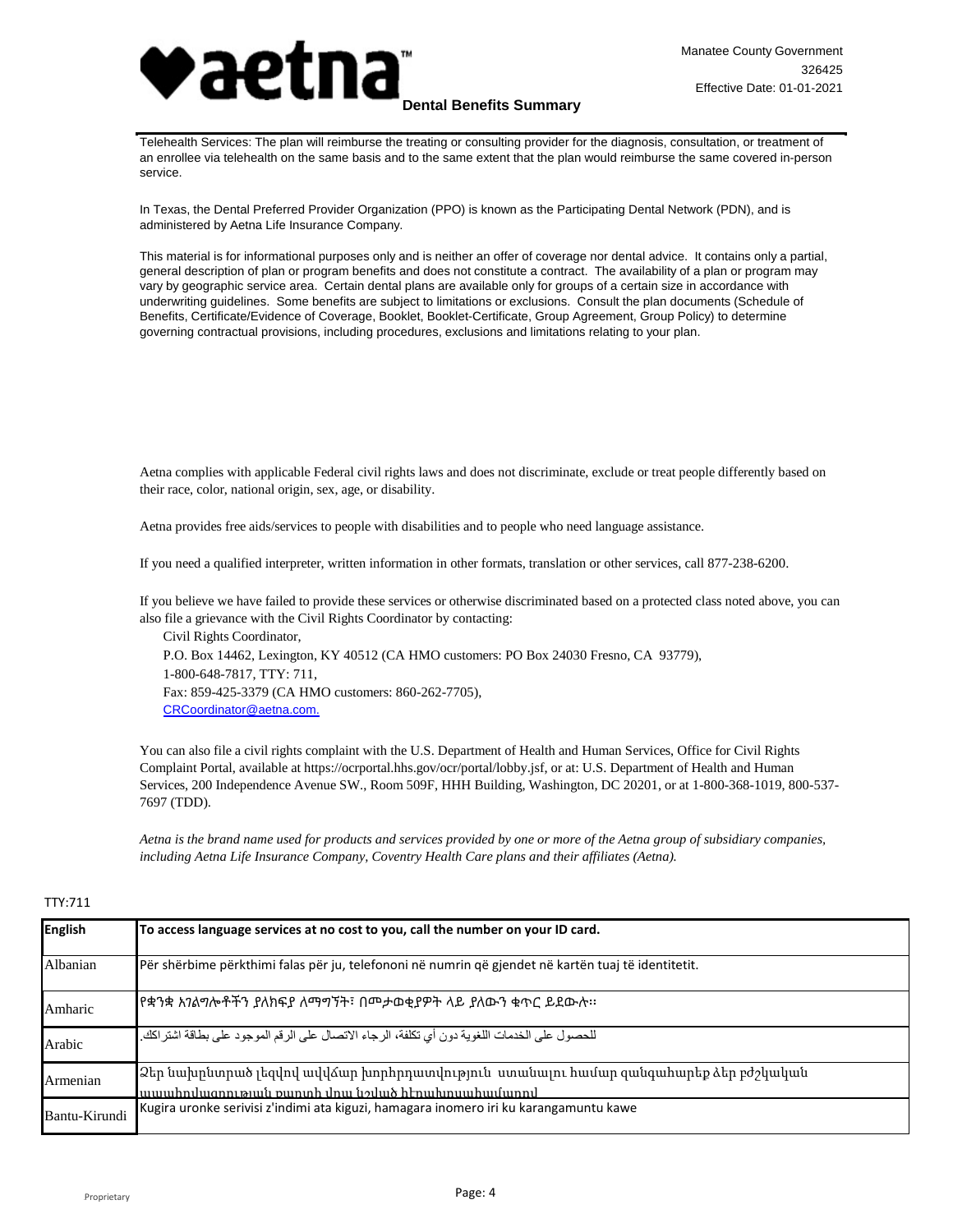

**Dental Benefits Summary**

| Bengali                           | আপনক বনিমূলয় ভাষ পরষিবে পতে হল আপনর                                                                                                         |
|-----------------------------------|----------------------------------------------------------------------------------------------------------------------------------------------|
| <b>Burmese</b>                    |                                                                                                                                              |
| Catalan                           |                                                                                                                                              |
| Cebuano                           |                                                                                                                                              |
| Chamorro                          |                                                                                                                                              |
| Cherokee                          |                                                                                                                                              |
| Chinese<br>Traditional            | 如欲使用免費語言服務,請撥打您健康保險卡上所列的電話號碼                                                                                                                 |
| Choctaw                           | Anumpa tosholi i toksvli ya peh pilla ho ish i payahinla kvt chi holisso kallo iskitini holhtena takanli ma i payah                          |
| Chuukese                          | Ren omw kopwe angei aninisin eman chon awewei (ese kamé), kopwe kééri ewe nampa mei mak won noum ena katen ID                                |
| Cushitic-<br>Oromo                | Tajaajiiloota afaanii gatii bilisaa ati argaachuuf,lakkoofsa fuula waraaqaa eenyummaa (ID) kee irraa jiruun bilbili.                         |
| Dutch                             | Voor gratis taaldiensten, bel het nummer op uw ziekteverzekeringskaart.                                                                      |
| French                            | Pour accéder gratuitement aux services linguistiques, veuillez composer le numéro indiqué sur votre carte d'assurance santé.                 |
| <b>French Creole</b><br>(Haitian) | Pou ou jwenn sèvis gratis nan lang ou, rele nimewo telefòn ki sou kat idantifikasyon asirans sante ou.                                       |
| German                            | Um auf den für Sie kostenlosen Sprachservice auf Deutsch zuzugreifen, rufen Sie die Nummer auf Ihrer ID-Karte an.                            |
| Greek                             | Για πρόσβαση στις υπηρεσίες γλώσσας χωρίς χρέωση, καλέστε τον αριθμό στην κάρτα ασφάλισής σας.                                               |
| Gujarati                          | તમ ેર ક્રેઇ પણ જ તન ખરચ્છનિ ભ ષ સેવ એો મળવવ મ ેટ, તમ રા આઇડી ક્રાન્ડપર રેહ્લ નબર પર ક્રેલ કરવે .                                             |
| Hawaiian                          | No ka wala'au 'ana me ka lawelawe 'ōlelo e kahea aku i ka helu kelepona ma kāu kāleka ID. Kāki 'ole 'ia kēia kōkua nei.                      |
| Hindi                             | बिना किसी कीमत के भाषा सेवाओं का उपयोग करने के लिए, अपने आईडी कार्ड पर दिए नंबर पर कॉल करें।                                                 |
| Hmong                             |                                                                                                                                              |
| Igbo                              |                                                                                                                                              |
| Ilocano                           | Tapno maakses dagiti serbisio ti pagsasao nga awanan ti bayadna, awagan ti numero nga adda ayan ti ID kardmo.                                |
| Indonesian                        | Untuk mengakses layanan bahasa tanpa dikenakan biaya, silakan hubungi nomor telepon di kartu asuransi Anda.                                  |
| Italian                           | Per accedere ai servizi linguistici senza alcun costo per lei, chiami il numero sulla tessera identificativa.                                |
| Japanese                          | 無料の言語サービスは、IDカードにある番号にお電話ください。                                                                                                               |
| Karen                             | vXw>urRM>usdmw>rRpXRtw>zH;w>rRwz.vXwtd.'D;tyShRvXeub.[h.tDRt*D> <ud;b.vdwjpded.*h>vXttd.vXecd.*DRA(ID)<br/>tvdRM.wuh&gt;l</ud;b.vdwjpded.*h> |
| Korean                            | 무료 다국어 서비스를 이용하려면 보험 ID 카드에 수록된 번호로 전화해 주십시오.                                                                                                |
| Kru-Bassa                         | I nyuu kosna mahola ni language services ngui nsaa wogui wo, sebel i nsinga i ye ntilga i kat yong matibla                                   |
| Kurdish                           | بۆ دەسبىراگەيشىن بە خزمەتگوزارى زمان بەي تێچوون بۆ تۆ ، بەيوەندى بكە بە ژمارەي سەر ئاي دى(ID) كارتى خۆت.                                     |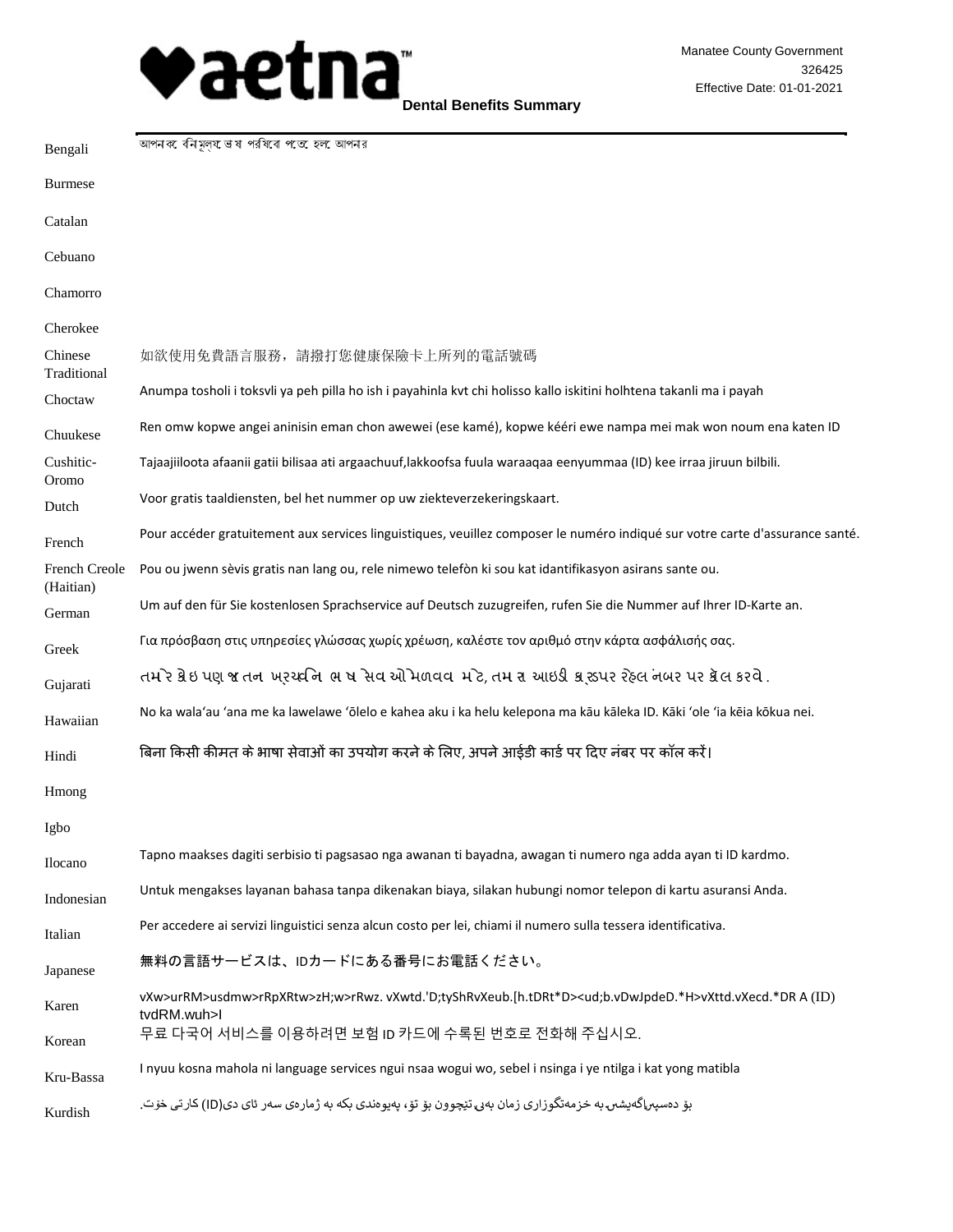

| Lao                      |                                                                                                                                                                      |
|--------------------------|----------------------------------------------------------------------------------------------------------------------------------------------------------------------|
| Marathi                  | आपल्याला कोणत्याही शुल्काशिवाय भाषा सेवांपर्यंत पोहोचण्यासाठी, आपल्या ।D कार्डावरील क्रमांकावर फोन करा.                                                              |
| Marshallese              | Nan bōk jipan kōn kajin ilo an ejjeļok wōņean nan kwe, kwōn kallok nōṃba eo ilo kaat in ID eo aṃ.                                                                    |
| Micronesian-<br>Ponapean | Pwehn alehdi sawas en lokaia kan ni sohte pweipwei, koahlih nempe nan amhw doaropwe en ID.                                                                           |
| Mon-Khmer,               |                                                                                                                                                                      |
| Cambodian                |                                                                                                                                                                      |
| Navajo                   | T'áá ni nizaad k'ehjí bee níká a'doowoł doo bááh ílínígóó naaltsoos bee atah nílíjgo<br>nanitinígíí bee néého'dólzinígíí béésh bee hane'í biká'ígíí áaji' hólne'.    |
| Nepali                   | भाषासम्बन्धी सेवाहरूमाथि निःशुल्क पहुँच राख्न आफ्नो कार्डमा रहेको नम्बरमा कल गर्नुहोस्।                                                                              |
| Nilotic-Dinka            | Të kɔɔr yïn ran de wëɛr de thokic ke cïn wëu kɔr keek tënɔŋ yïn. Ke yïn cɔl ran  ye kɔc kuɔny në namba de abac tɔ në ID kard duɔn de<br>tiït de nyin de panakim kou. |
| Norwegian                | For tilgang til kostnadsfri språktjenester, ring nummeret på ID-kortet ditt.                                                                                         |
| Pennsylvanian-<br>Dutch  | Um Schprooch Services zu griege mitaus Koscht, ruff die Nummer uff dei ID Kaart.                                                                                     |
| Persian Farsi            | برای دسبرسی به خدمات زبان به طور رایگان، با شماره قید شده روی کارت شناسایی خود تماس بگیرید.                                                                          |
| Polish                   | Aby uzyskać dostęp do bezpłatnych usług językowych, należy zadzwonić pod numer podany na karcie identyfikacyjnej.                                                    |
| Portuguese               | Para aceder aos serviços linguísticos gratuitamente, ligue para o número indicado no seu cartão de identificação.                                                    |
| Punjabi                  |                                                                                                                                                                      |
| Romanian                 | Pentru a accesa gratuit serviciile de limbă, apelați numărul de pe cardul de membru.                                                                                 |
| Russian                  | Для того чтобы бесплатно получить помощь переводчика, позвоните по телефону, приведенному на вашей<br>идентификационной карте.                                       |
| Samoan                   | Mō le mauaina o 'au'aunaga tau gagana e aunoa ma se totogi, vala'au le numera i luga o lau pepa ID.                                                                  |
| Serbo-Croatian           | Za besplatne prevodilačke usluge pozovite broj naveden na Vašoj identifikacionoj kartici.                                                                            |
| Spanish                  | Para acceder a los servicios lingüísticos sin costo alguno, llame al número que figura en su tarjeta de identificación.                                              |
| Sudanic<br>Fulfulde      | Heeɓa a naasta nder ekkitol jaangirde woldeji walla yoɓugo, ewnu lamba je ɗon windi ha do ɗerowol maaɗa.                                                             |
| Swahili                  | Kupata huduma za lugha bila malipo kwako, piga nambari iliyo kwenye kadi yako ya kitambulisho.                                                                       |
| Syriac-<br>Assyrian      | $\pmb{\zeta}$                                                                                                                                                        |
| Swahili                  | Kupata huduma za lugha bila malipo kwako, piga nambari iliyo kwenye kadi yako ya kitambulisho.                                                                       |
| Tagalog                  | Upang ma-access ang mga serbisyo sa wika nang walang bayad, tawagan ang numero sa iyong ID card.                                                                     |
| Telugu                   |                                                                                                                                                                      |
| Thai                     |                                                                                                                                                                      |
| Tongan                   | Kapau 'oku ke fiema'u ta'etōtōngi 'a e ngaahi sēvesi kotoa pē he ngaahi lea kotoa, telefoni ki he fika 'oku hā atu 'i ho'o ID kaati.                                 |
| Turkish                  | Dil hizmetlerine ücretsiz olarak erişmek için kimlik kartınızdaki numarayı arayın.                                                                                   |